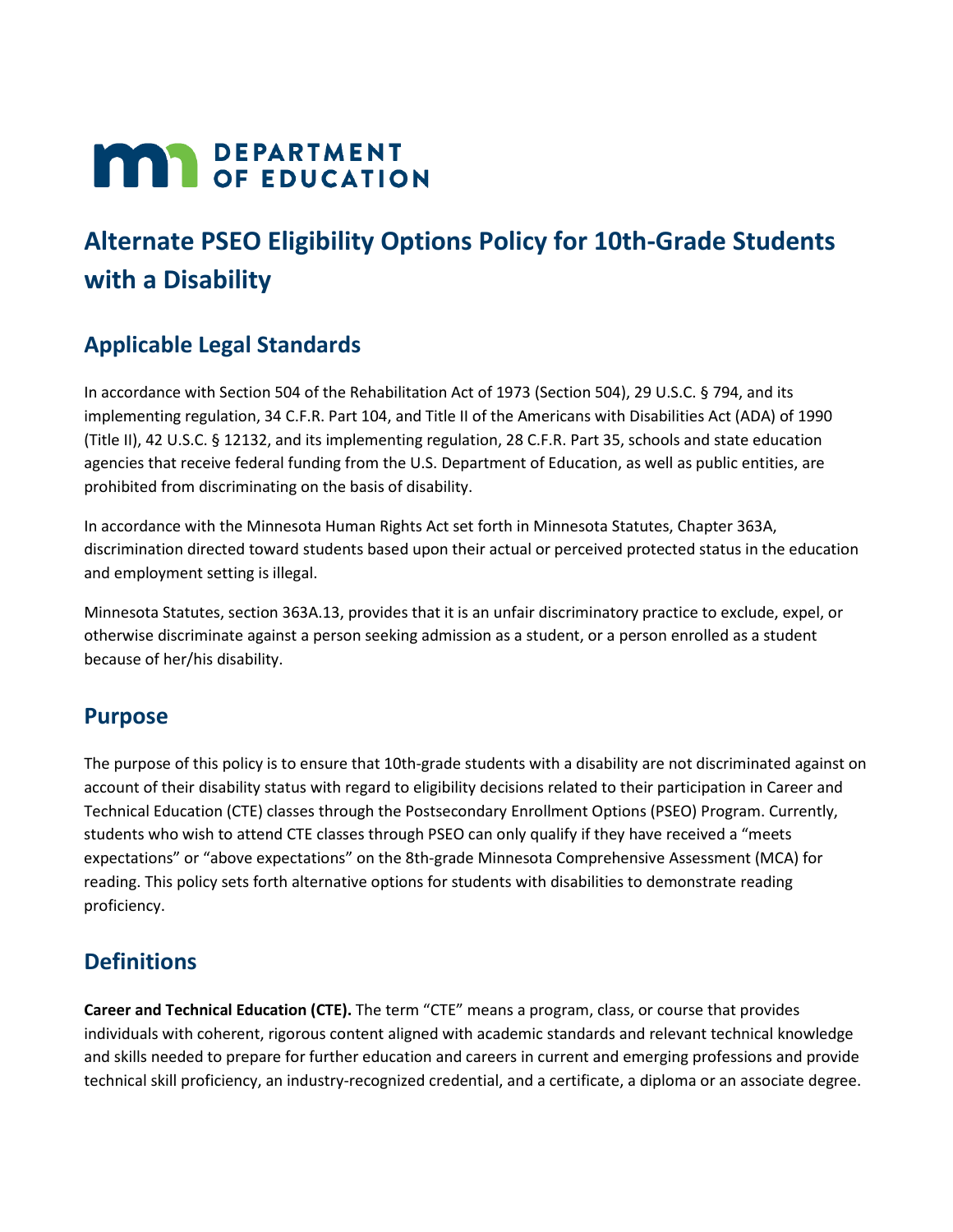**Student with a disability.** A "student with a disability" means a student (1) with a physical or mental impairment that substantially limits a major life activity; (2) with a record of such an impairment; or (3) who is regarded as having such an impairment. 1 Under the 2008 ADA Amendments Act, a student who meets the definition of student with a disability solely due to being regarded as having such an impairment<sup>[1](#page-1-0)</sup> is not eligible for reasonable modifications.

**Educational institution.** The term "Educational institution" means a public or private institution and includes an academy, college, elementary or secondary school, extension course, kindergarten, nursery, school system and a business, nursing, professional, secretarial, technical, vocational school, and includes an agent of an educational institution.

**Postsecondary Enrollment Options (PSEO).** The term "PSEO" means a program that allows 10th-, 11th- and 12th-grade students to earn college credit while still in high school, through enrollment in and successful completion of college-level courses. With traditional PSEO, these courses are generally offered on the campus of the postsecondary institution; some courses are offered online. Postsecondary institutions are not allowed to charge students for tuition, books or fees for items that are required to participate in a course.

**10th-grade PSEO.** The term "10th-grade PSEO" means that eligible 10th-grade students may enroll initially in one CTE course through PSEO. If the student earns a "C" or higher grade in this first course, she/he is eligible to take additional CTE courses while in 10thgrade.

**Applicant.** Applicant means a student or student representative who is requesting a disability-related modification to the 10th-grade PSEO eligibility requirements.

**PSEO Eligibility Requirements for 10th-Graders.** In order to be eligible, a 10th-grade student must have taken the 8th-grade MCA reading test and have met the composite proficiency level of "meets or exceeds." A student who did not take the 8th-grade MCA reading test may substitute another reading assessment accepted by the enrolling postsecondary institution. As set forth in the procedures, a student with a disability who did not receive "meets or exceeds" on her/his 8th-grade MCA reading test may request that MDE consider alternative eligibility options. Upon written request, MDE will determine whether the student has demonstrated, through alternative options, a similar reading proficiency level.

**Alternate Options to Demonstrate Reading Proficiency:** Alternate Options to Demonstrate Reading Proficiency means alternate data provided to MDE which demonstrates the Applicant's reading proficiency at a similar level as the 8th-grade MCA reading test.

**Effective Date:** Effective Date means the date in which the policy is in effect.

 $\overline{\phantom{a}}$ 

<span id="page-1-0"></span> $1$  This includes students with an IEP, 504 plan, and students who qualify for special education and related aids and services under Section 504.